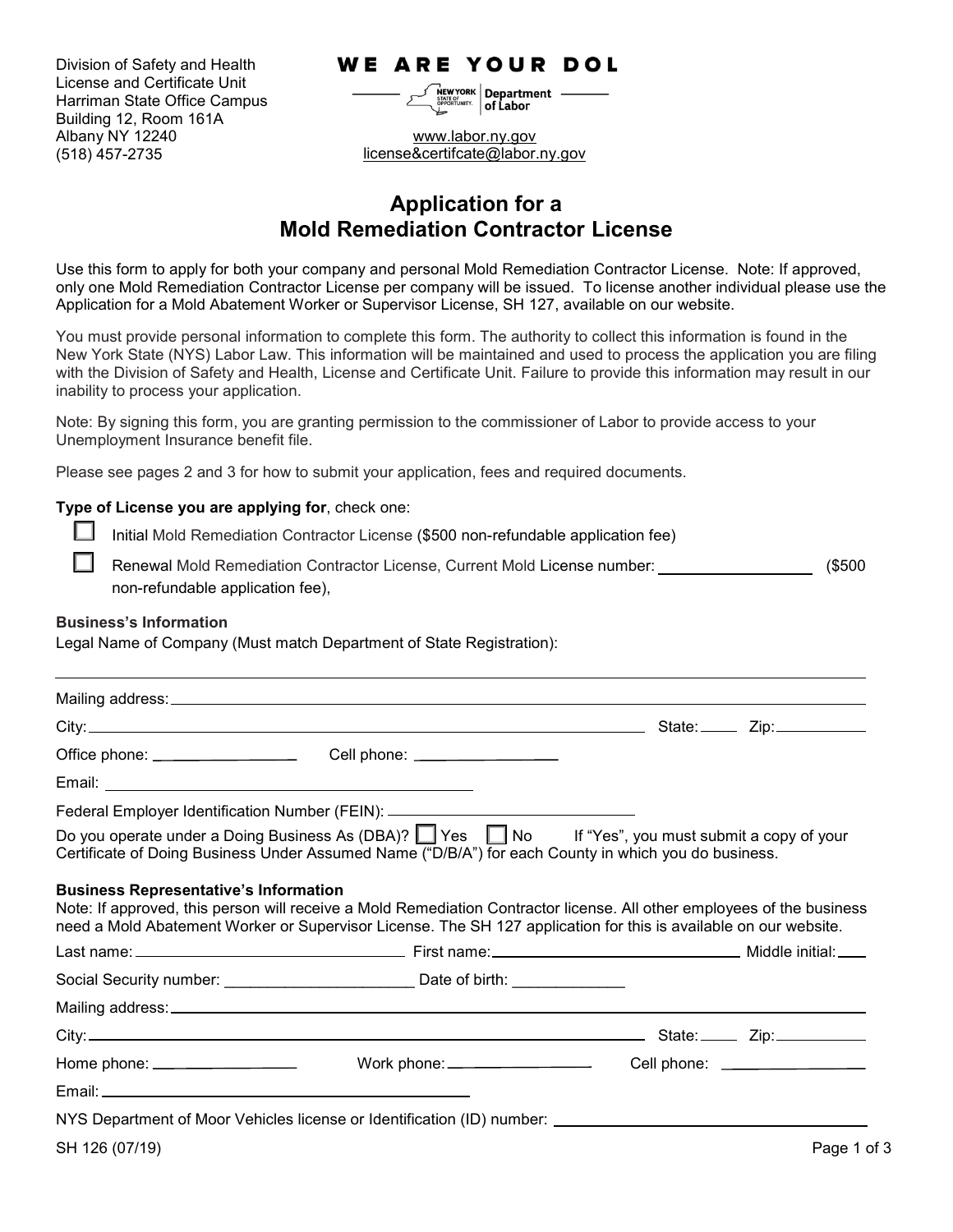## **Certification of Child Support Obligations**

|    | Are you under an obligation to pay child support? $\Box$ Yes $\Box$ No If you answered Yes, complete items 1 through 4. |               |           |
|----|-------------------------------------------------------------------------------------------------------------------------|---------------|-----------|
|    | I am making payments in accordance with a plan agreed upon by the parties.                                              | $\Box$ Yes    | $\Box$ No |
|    | 2. I am four months or more behind in the payment of child support.                                                     | $\Box$ Yes    | No ا      |
|    | 3. My child support obligation is the subject of a pending court proceeding.                                            | $\square$ Yes | l No      |
| 4. | I am receiving public assistance or supplemental security income.                                                       | 'Yes          | <b>No</b> |

**Note:** If you are four months or more behind in child support or have failed to comply with a summons, subpoena or warrant relating to a paternity or child support proceeding, you may be subject to suspension of your business, professional and/or driver licenses.

## **Acknowledgement**

This statement must be signed by the person listed in the Business Representative's Information section or a representative of the business who is authorized to sign on behalf of the company or organization named in this application.

- I swear the information on this form is correct to the best of my knowledge.
- I am aware there are penalties for making false statements.
- I understand that this application is subject to verification
	- o I agree to provide any additional documentation as needed.
- I understand outside sources may be contacted to verify information contained in this application. I give permission to the outside sources for the disclosure of any information needed to process this application.
- I approve the Department of Labor (DOL) and the Department of Motor Vehicles (DMV) to produce an identification (ID) card for me using my DMV photo.
	- $\circ$  I understand my DMV photo will be used for all future license and certificate ID cards
	- $\circ$  I understand the DOL will send my ID card to the mailing address given above.
- I swear that each of my employees will have his or her own valid Mold Abatement License to work on any mold remediation project when their duties involve one or more of the following:
	- o The removal, cleaning, sanitizing, or surface disinfection of mold containment
	- $\circ$  Waste handling of mold and materials used to remove mold from surfaces
	- o Materials used to remove mold from surfaces
- I swear that I will comply with the requirements of Article 32 of the New York State Labor Law

| <b>Applicant Signature:</b> | Date  |  |  |
|-----------------------------|-------|--|--|
| <b>Print Name:</b>          | Title |  |  |

## **To Submit This Application:**

- Please complete and sign this form with black ink. Please type or print clearly.
	- **You must include with your application:**
		- o **A \$500.00 non-refundable application fee**.
			- Make your check or money order payable to the 'Commissioner of Labor.' Do not send cash.

#### **And**

## • **Include all required documents:**

- o A copy of your Mold Remediation Contractor Training Course Certificate of Completion.
	- This must be from a New York State Department of Labor approved training provider.
- o A copy of your DBA for each County in which you do business (if applicable).